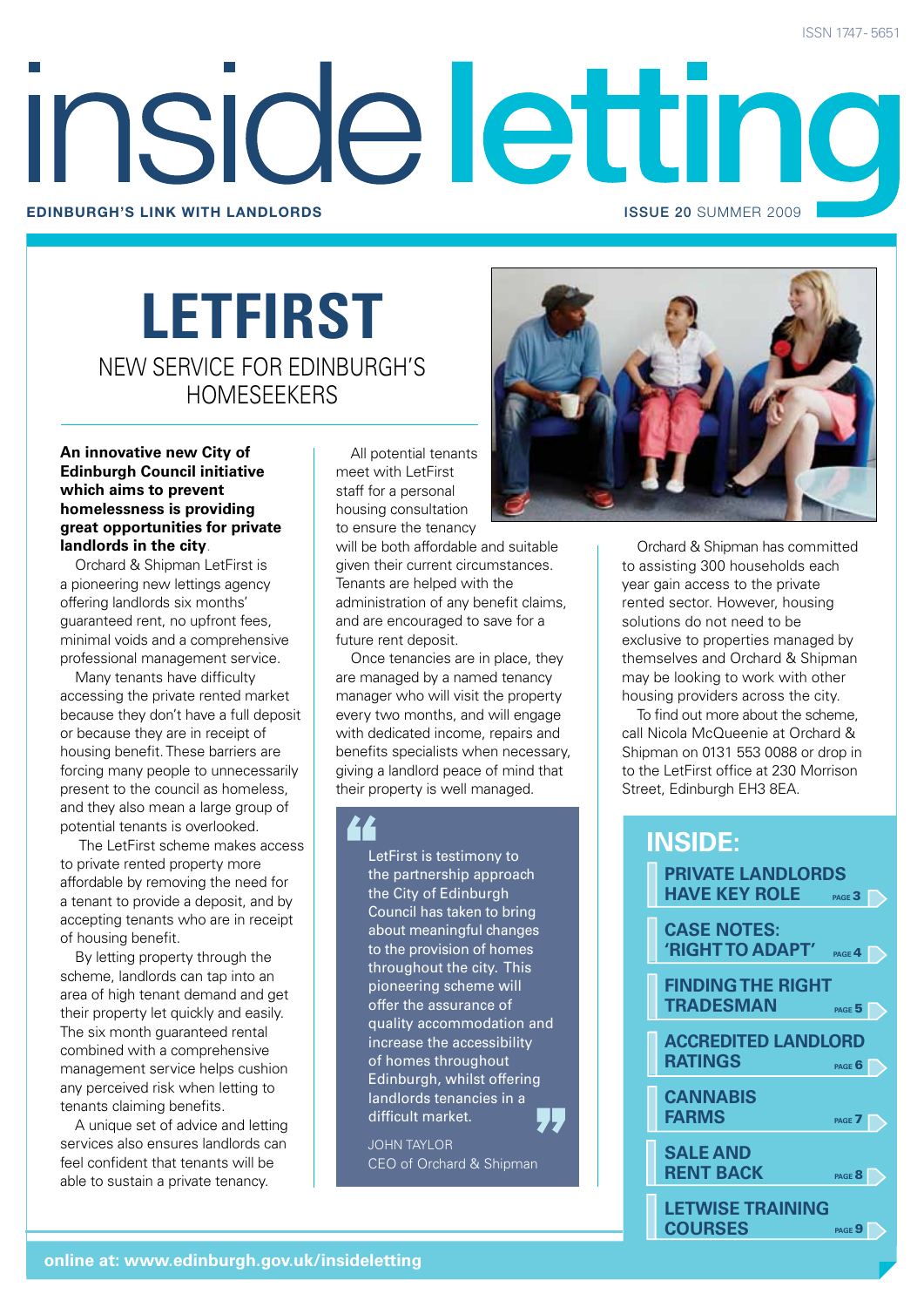# **welcome**

Welcome to our 20th issue of Inside Letting – quite a milestone. Since our first edition in the summer of 2004, we have seen huge changes in the private rented market. Looking back, we've had the introduction of Local Housing Allowance, the Housing (Scotland) Act 2006, the introduction of Landlord Registration and accreditation, as well as three Edinburgh Landlord Day events to name but a few. Inside Letting and the Letwise team have been with you every step of the way.

In this issue, to illustrate the changing times we live in, we revisit some local statistics we first brought you back in January 2007 in our 10th

issue of Inside Letting, which make for interesting reading. We also bring you information on our latest ELA tenant survey results (page 6). Well done to ELA members, as figures reveal that tenant satisfaction is up. This is a trend echoed in the Scottish Government's Review of the Private Rented sector which we report on in page 3.

I hope you have a great summer and if you are considering holiday letting, remember our holiday let agreement is still available, free of charge. Just contact us here at Letwise if you need a copy.

**insideletting@edinburgh.gov.uk**

### **Edinburgh by the numbers** – how we've changed

#### **To mark our 20th issue of Inside Letting**

we look back at some statistics we first published back in issue 10 in January 2008



**Students studying in Edinburgh** Then 50,000, now 55,000

- **Edinburgh's population** Then 435,000, now 463,510
- **Edinburgh's workforce living outside the city** Then 33.33%, now 28%

**Lindsay Souter Editor**

**The average time for processing a new housing benefit claim** Then 29 days, now 28 days

**Edinburgh's average house price** Then £229,475, now £201,497

The average age of a buy to let landlord Then 36-45, now 46-55

The average rent for a 1 bed flat in Edinburgh Then £519, now £450

#### MORE INTERESTING **STATISTICS**

7 YEARS the average time a landlord has been operating

20% tenants finding their property through 'word of mouth'

62% tenants thinking accreditation is very or fairly important

For more housing statistics visit **www.edinburgh.gov.uk/ internet/housing** and go to statistics.

Inside Letting is published by The City of Edinburgh Council. Please contact:

▼

**Lindsay Souter, The City of Edinburgh Council Chesser House, 500 Gorgie Road Edinburgh EH11 3YJ**

All rights reserved. Material contained in this publication may not be reproduced, in whole or in part, without prior permission of the City of Edinburgh Council (OR OTHER COPYRIGHT OWNERS). Whilst every effort is made to ensure that the information given herein is accurate, no legal responsibility is accepted for any errors, omissions or misleading statements.

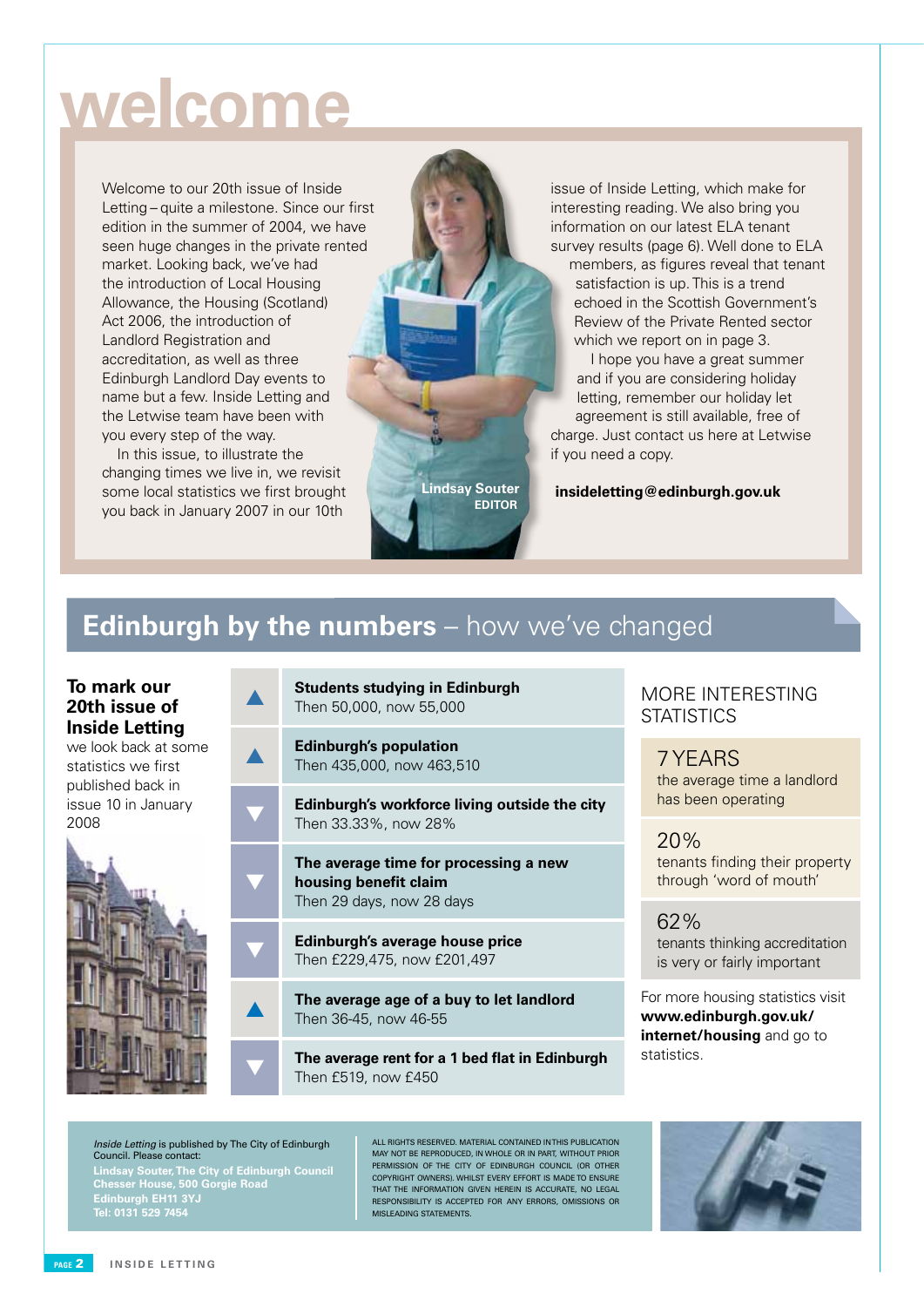# **Private landlords have key role**

**The results of the Scottish Government's 'Review of the Private Rented Sector' were announced at the National Landlord Day conference on 24 March 2009.**

Well done to everybody who contributed to this review, which was the most extensive study of the sector ever undertaken in Scotland. The review included research and analysis commissioned externally, as well as a range of analytical work carried out within the Scottish Government.

The review has highlighted the potential for Scotland's private landlords to play a major role in meeting the country's housing supply needs.

During his speech at the conference, Housing Minister Alex Neil said: "This review is timely as the current economic downturn shows demand for private housing increasing at a significant rate.

"It is imperative we develop a modern and effective private rented sector, capable of delivering the supply and standard of housing that the people of Scotland expect.



"The findings are encouraging. but we recognise there is still work to be done. Private landlords have the potential to play a greater role in providing accommodation for homeless households in particular.

"The Scottish Government is also pressing UK Ministers to change tax laws to attract institutional investment to private renting, which would encourage much-needed investment in Scotland's housing system."

You can view the reports at **www. edinburgh.gov.uk/letwise** in the Useful Links section.

#### **Key findings**

Key findings of the review were:

- a marked increase in demand for private lets from students, young professionals and migrant workers
- high levels of satisfaction amongst private tenants, both with their landlord and their property
- issues about repairs and tenancy deposits
- a generally positive view amongst landlords about their own experiences but concerns about the length and cost of legal action to seek repossession, and about the administration of housing benefit.

#### **Aims**

The report lays out the key Scottish Government aims following this study. They are:

- to carry out a general stock take of the private rented sector (PRS) in Scotland, in order to provide detailed information to aid the Scottish Government's understanding of the effectiveness of the current legislative and policy regime
- to look at the role of the sector in housing low-income families and individuals on benefits, including those presenting as homeless
- to look at the best way local authorities can engage with the private rented sector, explore options for increasing engagement and examine ways that advice and support is provided locally to raise standards in the sector.

"It is imperative we develop a modern and effective private rented sector …"

### **BUDGET – IN BRIEF**

#### **LOCAL HOUSING ALLOWANCE**

The government propose to reform Local Housing Allowance (LHA).

From April 2010, households may no longer be able to keep any surplus if the LHA they receive is higher than their rent. This will replace the current rules, which were introduced in April 2008, which allowed households to keep any surplus LHA up to a maximum of £15 per week.

For those already receiving LHA, the reduction will apply on the next anniversary of their claim. The measure would only affect surpluses and will not result in rent shortfalls.

#### **STAMP DUTY**

The stamp duty holiday for all homes costing under £175,000 has been extended until the end of 2009.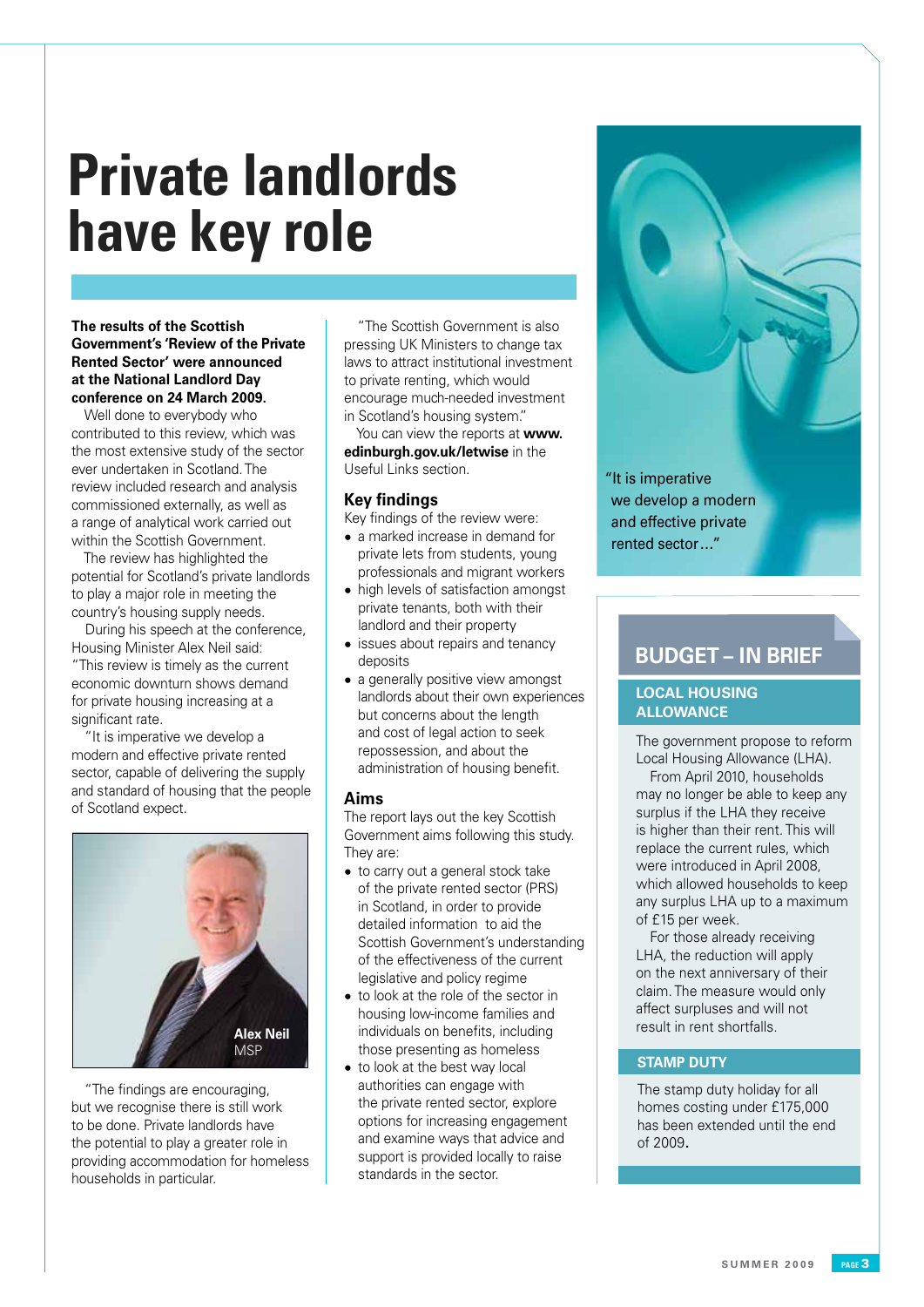

### **CASE NOTES:**

# **The 'Right to Adapt' and reasonable adjustments**

**The Housing (Scotland) 2006 Act introduced a new right for tenants of private landlords. Section 52 of that Act (which has been in force since December 2006) gives a tenant the right to carry out adaptations to a house.**

The works must be considered necessary for the purpose of making the house suitable for the accommodation, welfare or employment of any disabled person who occupies or intends to occupy the house as his or her sole or main residence.

Additionally, if the tenant is eligible for government schemes to install central heating or energy efficiency measures, those works can also be carried out using this right. Many adaptations are carried out by local authorities and are grant funded.

Tenants are required to bear the cost of adaptations and must obtain the landlord's consent prior to carrying out the work. Any application for consent to carry out work must be made, in writing, to the landlord and specify the work which the tenant proposes to carry out.The landlord, on receiving such an application, must decide whether to consent to the application or refuse it.

The landlord is entitled to grant consent subject to reasonable conditions. Reasonable conditions could be that the property is reinstated or the adaptation is removed when the tenant leaves the property. The landlord must answer a request within one month of receiving it. Failure to respond will be treated as a refusal by the landlord of the tenant's request.The notice must also, if imposing conditions, set out those conditions and the reasons for imposing them, or if refusing consent, set out the reasons for refusal and in either case explain the procedure for appealing the decision to impose conditions or the refusal. Landlords cannot exclude this right by inserting a condition into the tenancy agreement.

In the case that there is a need for consent or approval from any other person other than the landlord, for example, listed building consent or consent from neighbours, this is not a reasonable ground on which the landlord may impose a condition or refuse consent. Landlords, if requested, must take reasonable steps to seek the appropriate consents but they may recover expenses incurred in doing so from the tenant.

#### **Reasonable adjustments**

This right to adapt would appear to be in addition to other duties which were introduced as part of the Disability Discrimination Act 1995. That Act was amended in 2005 and landlords now have a duty to make 'reasonable' adjustments to rented premises where it is otherwise 'impossible or unreasonably difficult' for a disabled person to enjoy the premises.

This duty may require landlords to:

- change practices, policies or procedures
- **•** provide auxiliary aids and services.

Reasonable adjustments may include:

- providing tenancy agreements in different formats such as large print, audio tape and Braille
- waiving a 'no pets' policy for a disabled person with an assistance dog
- $\bullet$  spending extra time with a tenant with a learning disability going through a tenancy agreement and other rules
- providing a temporary ramp for a wheelchair user to get into the entrance of their flat
- $\bullet$  changing the taps on a sink for someone with arthritis.

Under this legislation landlords and letting agents are only required to respond to requests for adjustments. They do not have to ensure all of their properties or services are suitable for any disabled person before advertising a property for let. The reasonable adjustment duty does not apply to prospective or current lettings where the landlord lets their only or principal home and does not use an agent to arrange the letting or manage the tenancy.

In the case of reasonable adjustments, the landlord or letting agent will have to cover the costs. They do not have to ensure all of their properties or services are suitable for any disabled person before advertising a property for let.

All of these duties and rights can be complex for both landlords and tenants. In many cases it may be sensible for landlords to take expert advice when dealing with such requests to ensure that the relevant law is not breached.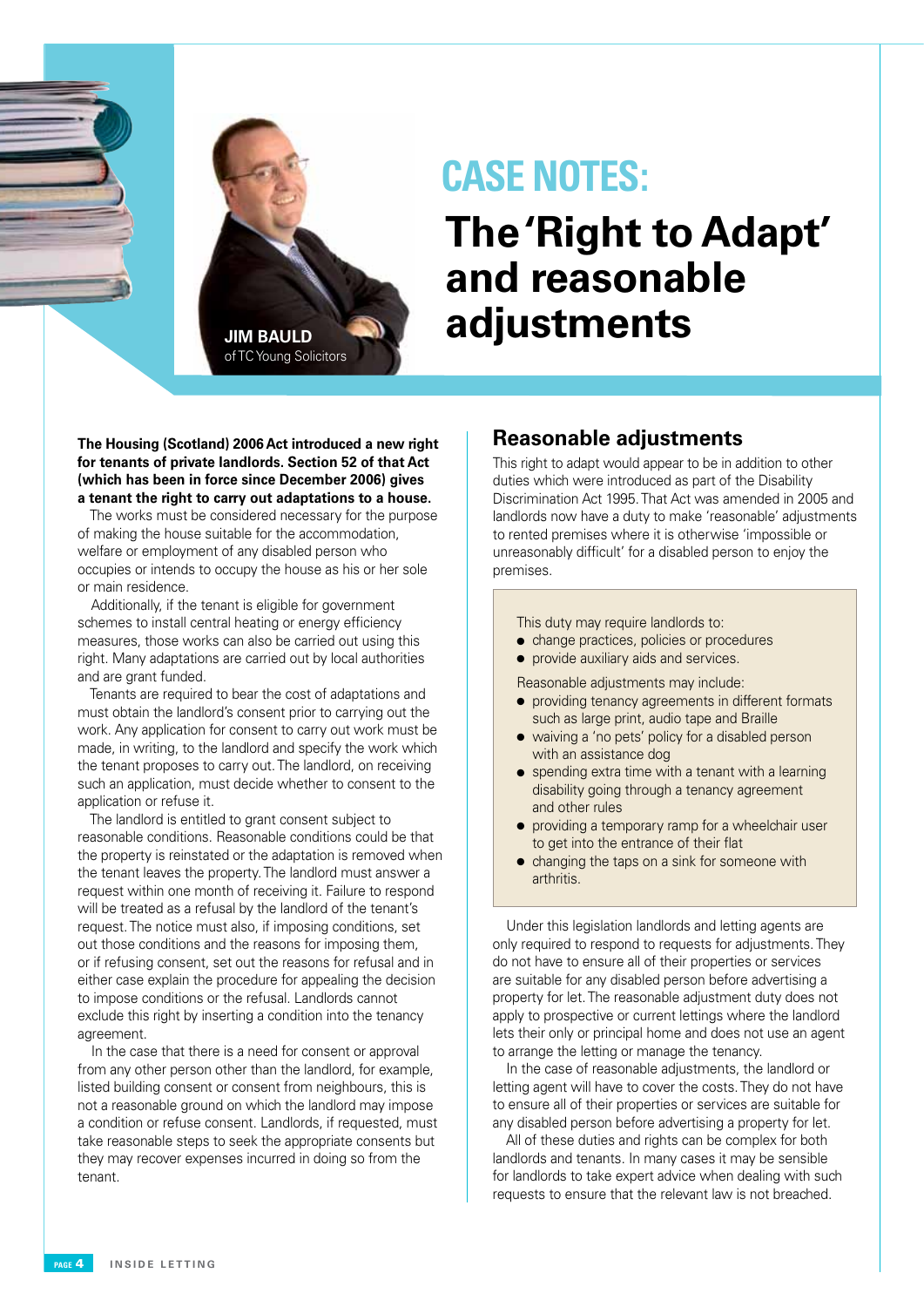# **Finding the right tradesman**

When you want to maintain your property or<br>
job isn't always easy. How can you be sure that<br>
the work will be earsied out to the bisheet steeded? undertake repairs, getting the right person for the the work will be carried out to the highest standard?

When looking for a tradesman, begin your search with the trade association for that industry. Membership of an association is only open to reputable traders who offer reliability, quality and value for money.

Some trade associations are taking this consumer protection further.

Developed by Scottish Building, SNIPEF, SELECT, Scottish Decorators' Federation and National Specialist Contractors Council, the Construction Licensing Executive (CLE) was created to regulate the construction and associated trades in Scotland. It was put together through the desire of reputable and legitimate industry to face up to the problem of rogue traders who had undermined the industry for too long.

CLE sets the principles for licensing/registration schemes for the construction and allied industries and acts as:

- an approver of schemes
- an auditor and monitor of schemes
- a final appeals body
- an information provider to consumers.

The CLE is an independent body. The board of consumer bodies, client organisations and trade association representatives is supported by the Scottish Government. To find a CLE tradesman log on to **www.clescotland.co.uk**



To find out about required property standards in relation to fire, electrics and plumbing, why not attend our Fire, Electrical and Plumbing regulations course which will be run in early 2010.

For more helpful information or advice about carrying out repairs and maintenance to your property, contact the Council's Homeworks team on 0131 529 7240, e-mail: **homeworks@edinburgh.gov.uk** or go to the website at **www.edinburgh.gov.uk/homeworks**

## **Landlord Registration** – keeping in touch

If you supplied your e-mail address when you applied to register, you may have received e-bulletins from our Landlord Registration team. This is an effective way for us to keep landlords and agents up to date with the latest news and important information that is relevant to you.

If you haven't received any of our e-bulletins, and would like to be included in future issues, please check that your e-mail address is up to date on the landlord registration database. We know you don't want to be bombarded with e-mails so we will keep this to a minimum and will aim to send you no more than four e-bulletins each year.

We will also use e-mail addresses in the future to remind you when it is time to renew your registration.

Even if you don't want to supply your e-mail address, it's essential that you keep your records up to date on the register at all times – it's a legal requirement. This includes when you:

- buy or sell a property
- change your name or address
- change managing agents
- no longer let property
- have previously only let HMO property and you now have a non-HMO property.

To update your details go to **www.landlordregistrationscotland.gov.uk**

If you don't want to use the internet site e-mail us at **landlordregistration@edinburgh.gov.uk** or call the team on 0131 469 5293.

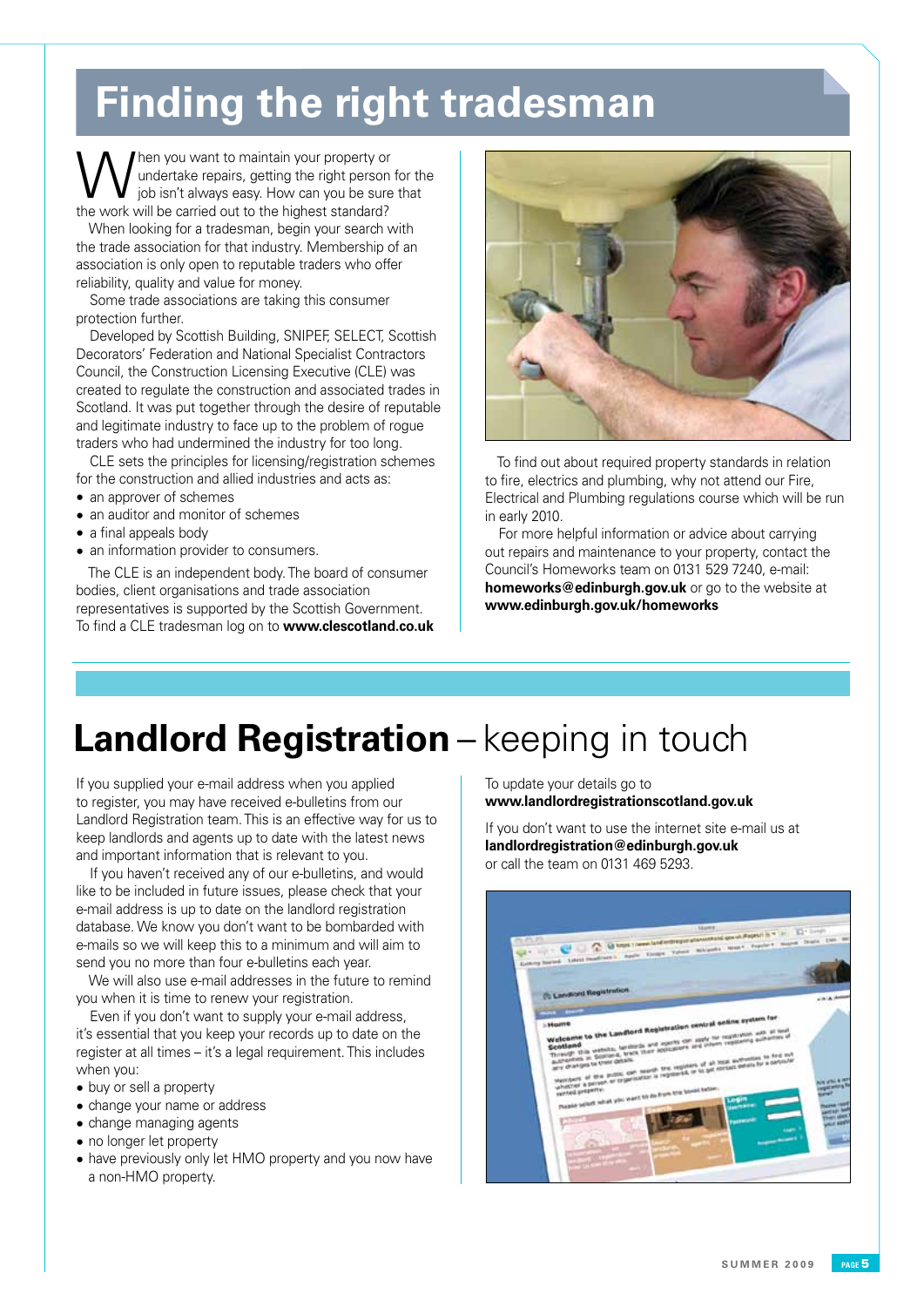

# **Tenants more satisfied with accredited landlords**

Latest tenant questionnaires show that 72 percent of tenants in properties managed by members of Edinburgh Landlord Accreditation rate the overall service they received from their landlord or agent as 'Good' or 'Very Good'.

This is a 9 percent increase on last year's figure, showing that tenants are increasingly satisfied with letting from a member of Edinburgh Landlord Accreditation. Ten percent more respondents were happy with the level and method of communication they have with their landlord compared with 2008. In addition to this, the figures show that levels of dissatisfaction have fallen by 5 percent.

Another welcome statistic is that there is a marked improvement in the

number of tenants who are unhappy with the way that their repairs have been dealt with. The number of respondents who were dissatisfied with how their repairs were dealt with reduced from 93 in 2008 to 67 in 2009 – that's almost a 50 percent drop. As this is one of the issues highlighted as a key concern in the Scottish Government's recent review of the private rented sector, it's encouraging to see that accredited landlords are improving in this area.

The Letwise team has been feeding survey results back to member agents and helping them to put improvements in place where necessary. We have also worked on an individual basis with tenants who were dissatisfied with the service of their landlord or agent, to help to resolve any issues.

Edinburgh Landlord Accreditation (ELA) was introduced in 2005 to help improve standards in the private rented market by offering landlords the opportunity to sign up to a voluntary code of standards based on best practice. The scheme now has nearly 400 members, covering a third of all rental properties in Edinburgh.

ELA is now affiliated to the national accreditation scheme, Landlord Accreditation Scotland (LAS) to ensure that all members can benefit from both the local and national advantages of accreditation.

For more information about ELA, or the results of the 2009 tenant survey, please contact the Letwise team on 0131 529 7454 or visit **www.edinburgh.gov.uk/ela**

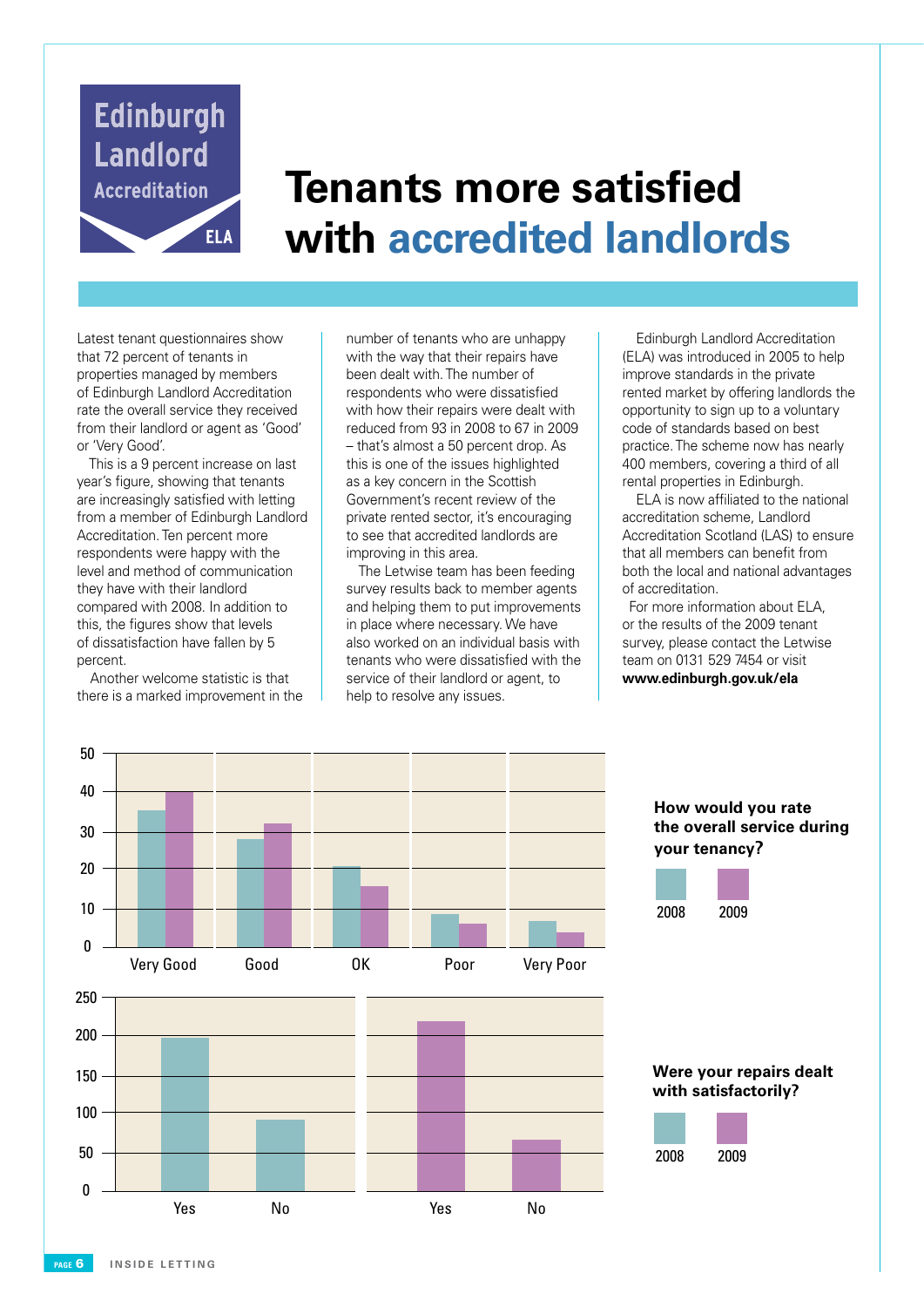# **CANNABIS FARMS** – a growing problem



### Keeping illegal drugs out of rented properties

**Police are urging the public to help them in their**<br>
discovery of an Edinburgh property being used to grow<br>
and EQ cannobia platts campaign targeting cannabis farms, following the over 500 cannabis plants.

The cannabis was found in the loft of a privately rented property in Cramond, when an overloaded plug socket set off a fire alarm. Police then seized the plants estimated to be worth around £100,000.

Previously, neighbours had become suspicious when new tenants moved in. One said, "The curtains and blinds were always closed and there was steam coming from the central heating vent at all hours of the day. I joked a couple of days ago that it was maybe being used as a cannabis farm but never thought for a moment it was the truth."

Elsewhere in the city, a series of raids have taken place in relation to the illegal cultivation of cannabis.

In total 15 people have been detained. Four of them were found to be illegal immigrants and are currently being dealt with by the UK Immigration Service. Another five have appeared at Edinburgh Sheriff Court on drugs charges.

#### **What can landlords do?**

This is the first known case of a private let in Edinburgh being found to be used as a cannabis farm, and so it is not thought to be a major problem. However landlords are advised to be vigilant . When prospective tenants approach you:

- be wary of a tenant's willingness to pay several months' rent in advance, particularly if it's in cash and there's no obvious means of support
- be clear with the tenant that you or your agent will expect to visit the premises
- always ask for a form of photo identification for potential applicants
- consider a tenant referencing service
- check all references no matter how plausible they seem.

#### **Tell tale signs at the property**

- blacked out windows with condensation
- people or vehicles turning up at unusual times for short visits
- fertiliser or compost bags left lying around
- bins full despite property being empty
- roof opened up to ventilate the property
- unusual smell coming from building
- large deliveries of lighting equipment.

If you spot any of these signs, do not confront the tenants. Anyone with any concerns about cannabis cultivations or any other crimes should contact Lothian and Borders Police on 0131 311 3131 or Crimestoppers on 0800 555 111.

For Scottish Government advice, go to **www.betterrentingscotland.com** 

To seek advice about ending the tenancy contact Letwise.

### **Feeding back on your feedback…**

Our Letwise training courses continue to be as popular as ever, with over 800 landlords and agents attending one of the 28 sessions we ran between 1 April 2008 and 31 March 2009. Overall satisfaction with the courses is high, with the average rating across all of the courses for the year being 88 percent.

At the end of each course delegates are asked to complete an evaluation form, as feedback from our customers is important to ensure that we are delivering a service that meets their needs. So, what do we do with this feedback? The following is just a few

examples of changes we have made in response to the feedback we have received:

- Some delegates told us that they were only interested in the part of the "Marketing Your Property and Deposits" course which deals with deposits. We now run a separate "Deposits" course for those only wanting to attend this part of the session.
- Many delegates felt our "Finance Matters" course did not need to include a section on mortgages. We have therefore removed this from the course.
- We have also introduced a new course on "Safety Requirements for your Property" in response to comments from landlords who felt they needed more practical information in this area. Please remember to book early for this course as we only have eight places available!!

If you haven't yet attended any of our Letwise courses, please take a look at our training programme starting on page 9 of this issue.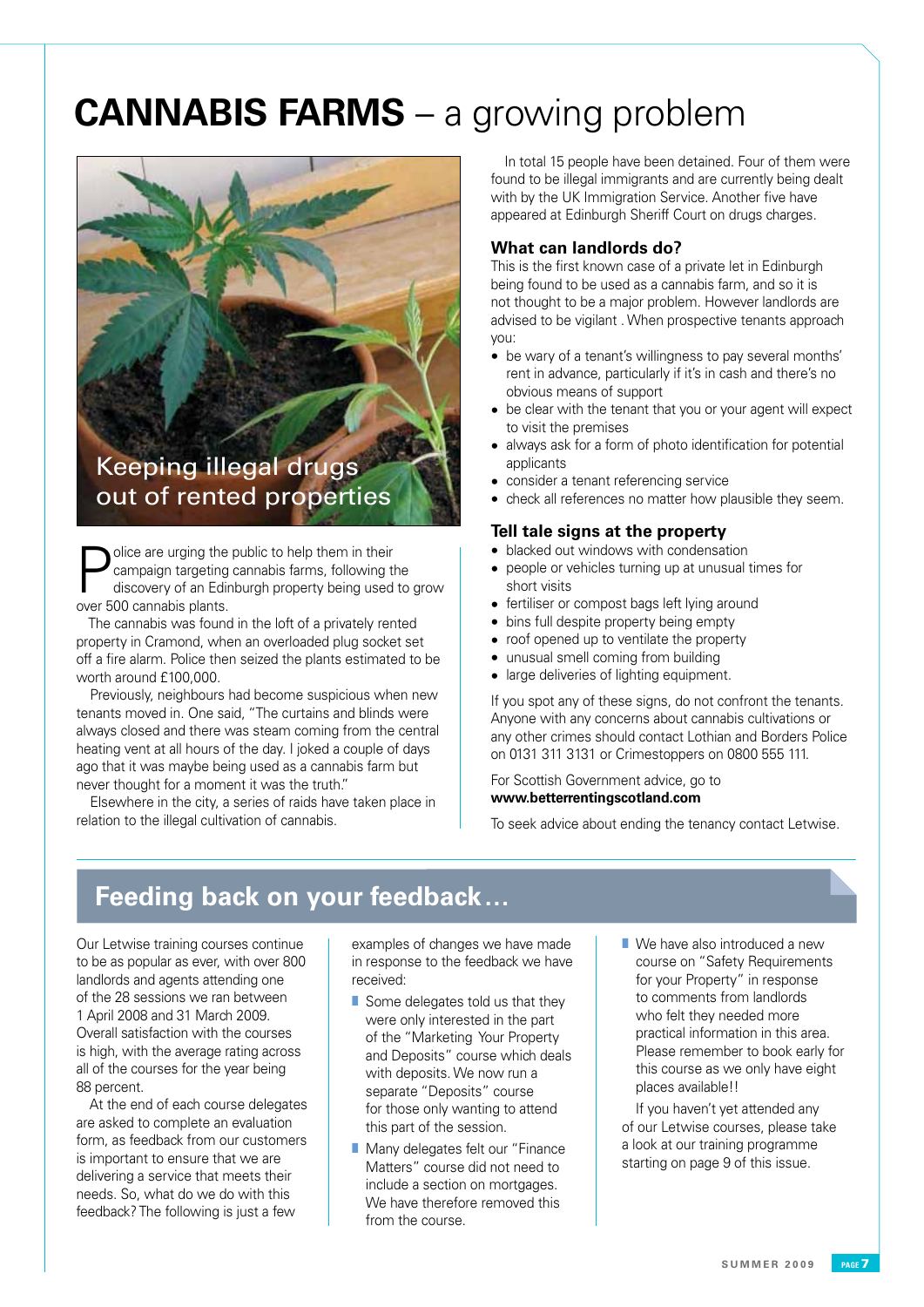### **Sale and Rent back** Proposed regulation

If you are currently involved in the Sale and Rent back (SRB) market, you may need Financial Services Authority (FSA) authorisation if you want to continue.

In February 2009, HM Treasury published a consultation proposing that the SRB market be brought under the scope of the FSA. The FSA aims to do this in two stages:

- an interim regime from 1 July 2009
- a full regime, expected to be introduced from 30 June 2010.

The FSA is asking firms who have been active in the SRB market to apply for interim authorisation from 1 July 2009. These firms must submit their applications by 1 August 2009.

Anyone who was not active in the market before 1 July 2009 will have to wait until the full regime is implemented to carry on SRB activities.

#### **Why is this regulation being brought in?**

In October 2008 the Office of Fair Trading published a study of the SRB market.

They found that there were significant risks to customers, the main risks being:

- customers being misled as to the value of their property
- customers being misled about their security of tenure
- customers being charged unexpectedly high rents
- landlords defaulting on their mortgages resulting in customers losing their homes.

#### **Who will this affect?**

Anyone arranging, advising, entering into or administering SRB agreements will be affected.

Firms who leave the market before regulation starts or those who plan to leave before regulation starts will not need to be authorised. Any landlord who is only renting property back to the previous owners and is not continuing to source SRB properties will not need to be authorised.

#### **What will the requirements be?**

Firms will have to be authorised by the FSA. They will have to show that they meet the standards of the FSA and that they conduct their business in a fair and professional manner. They will need to demonstrate that they:

- act with honesty and integrity
- make sure all their communication with customers is clear and not misleading
- treat their customers fairly
- show that they have the financial resources to allow them to operate a sustainable business
- give potential customers clear details of the agreement they will be entering into before they enter into it
- ensure that an independent valuation of potential customers' property is carried out.

Customers will also be able to take any complaints about the SRB agreement to the Financial Ombudsman Service. If you operate in the SRB market you should look at the proposals and decide how you will ensure you meet the required standards.

For more information go to **www.fsa.gov.uk**

### **Housing Bill** – Second Stage Consultation announced



The Scottish Government is currently consulting on a draft housing bill which it hopes to put before parliament in 2010.

The second stage consultation has just been published. These proposals aim to support responsible landlords and help to maintain good physical standards in private sector housing.

The issues under consideration are:

#### **Landlord registration**

- Giving a local authority a power to obtain information from people connected with a property, in order to enable or assist it to exercise its landlord registration functions.
- Increasing the maximum fines for landlord registration offences. to bring them in line with the provisions on HMO licensing in the 2006 Act.
- Including information in the register about landlord registration applications that have not yet been processed or approved and cases where an applicant has been refused or deregistered.
- Allowing a local authority to charge landlords a fee for the addition of an agent to a registration.

#### **HMO licensing**

- Changing the definition of a licensable HMO to deal with the problem of holiday, backpacker and short-term lets.
- Making planning permission (where it is required) a requirement for the grant of an HMO licence.

The consultation also includes the review of some of the powers in the Housing (Scotland) Act 2006 relating to disrepair in privately owned houses.

#### To make your views known go to **www.scotland.gov.uk/Publications/ 2009/07/06160610/0**

The consultation closes on 27 September 2009. The first stage consultation concerns social housing and closes on 14 August 2009. It can be seen at **www.scotland.gov.uk/ Publications/2009/04/27095102/0**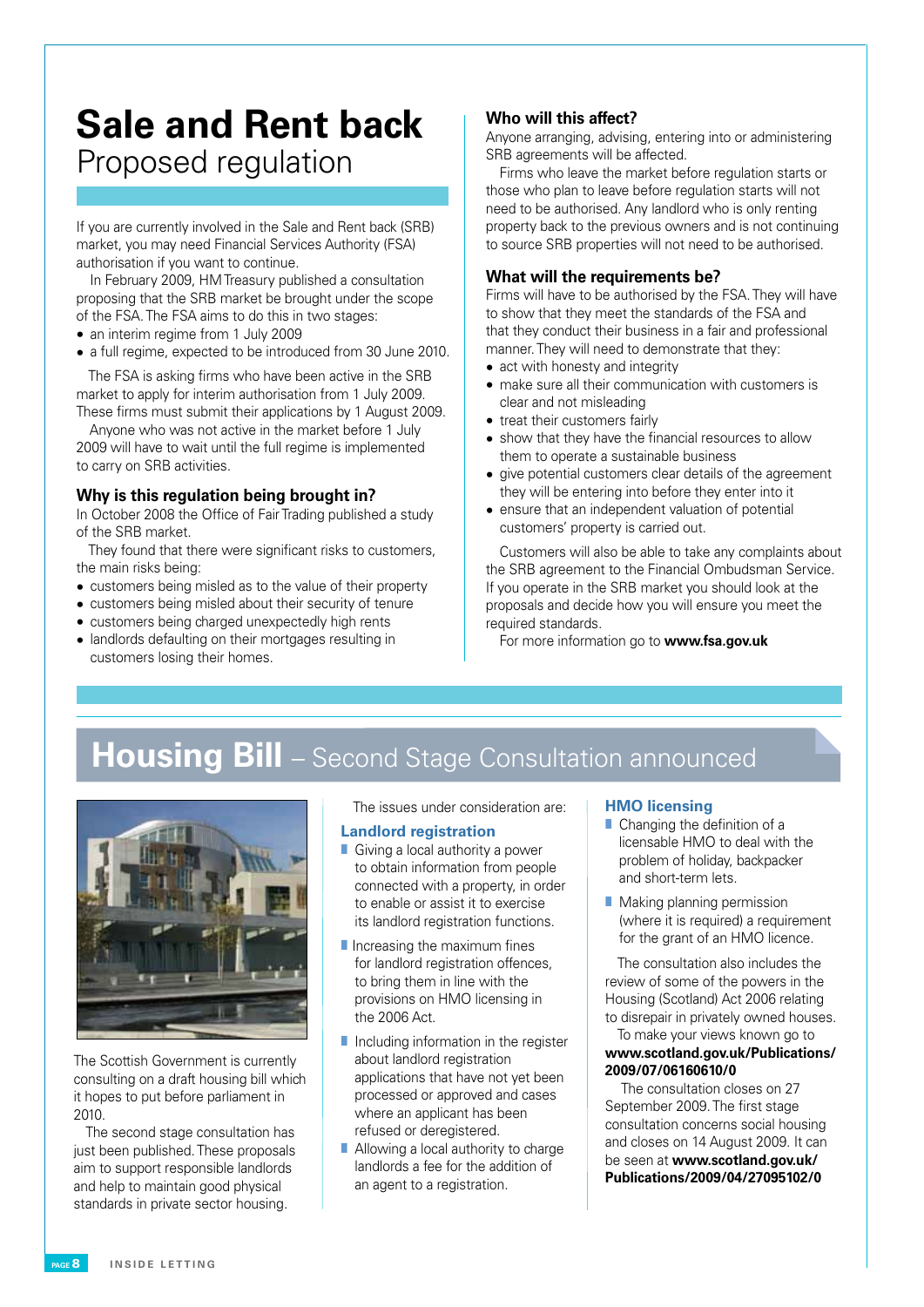



Letwise offers a programme of training and briefing events for private landlords in Edinburgh. These courses are designed to inform landlords about the various aspects of property and tenancy management and to update on any changes which impact on the private rented market.

#### Training Sessions: October to December 2009

#### **Safety requirements for your property**

Thursday 8 October 2009, 1 to 4 pm Thursday 5 November 2009, 1 to 4 pm Venue: Contract Heating, 2B Bankhead Crossway South, Edinburgh EH11 4EX

This course, delivered by Contract Heating (members of NICEIC, the Fire Protection Association and GAS SAFE REGISTER approved) will give delegates practical experience on how to identify problems and faults within their property in relation to heating systems, water supplies and electrical systems. It will also show delegates how to read various safety certificates and identify what needs to be actioned.

#### **Course objectives**

By the end of the course delegates will:

- have gained practical experience on identifying problems and faults within their property
- have an awareness of what is required to provide safe accommodation for their tenants
- know what procedures to follow in a gas emergency
- understand how to read safety certificates and identify any actions that are required to be taken.



**Is it for you?**

This course is intended for both new and experienced landlords and letting agents. Please note as this is a workshop based, practical course, numbers are limited to 8 delegates per course. It is advised that you book early!

#### **Marketing your property and deposits**

Thursday 15 October 2009, 1 to 4.30pm Venue: Midlothian Suite, Lothian Chambers, George IV Bridge, Edinburgh

This course is designed to inform landlords and letting agents about how to market and stage their property effectively in a highly competitive letting environment. The course will also cover best practice when dealing with tenants' deposits and will address the many varied problems relating to creating holding deposits and making deductions from security deposits. Other aspects covered will include dealing with guarantors and distance selling regulations.

#### **Course objectives**

By the end of the course delegates will:

- understand how to effectively market a property and achieve optimum rents
- understand the legal implications if they let a property without the tenants actually viewing the property (Distance Selling Regulations)
- understand the legalities and implications of requesting a rent guarantor
- understand the legal requirements around deposits
- be aware of how to deal with disputes around deposits.

#### **Is it for you?**

This course is beneficial both for newcomers to the private renting business and experienced landlords and letting agents alike.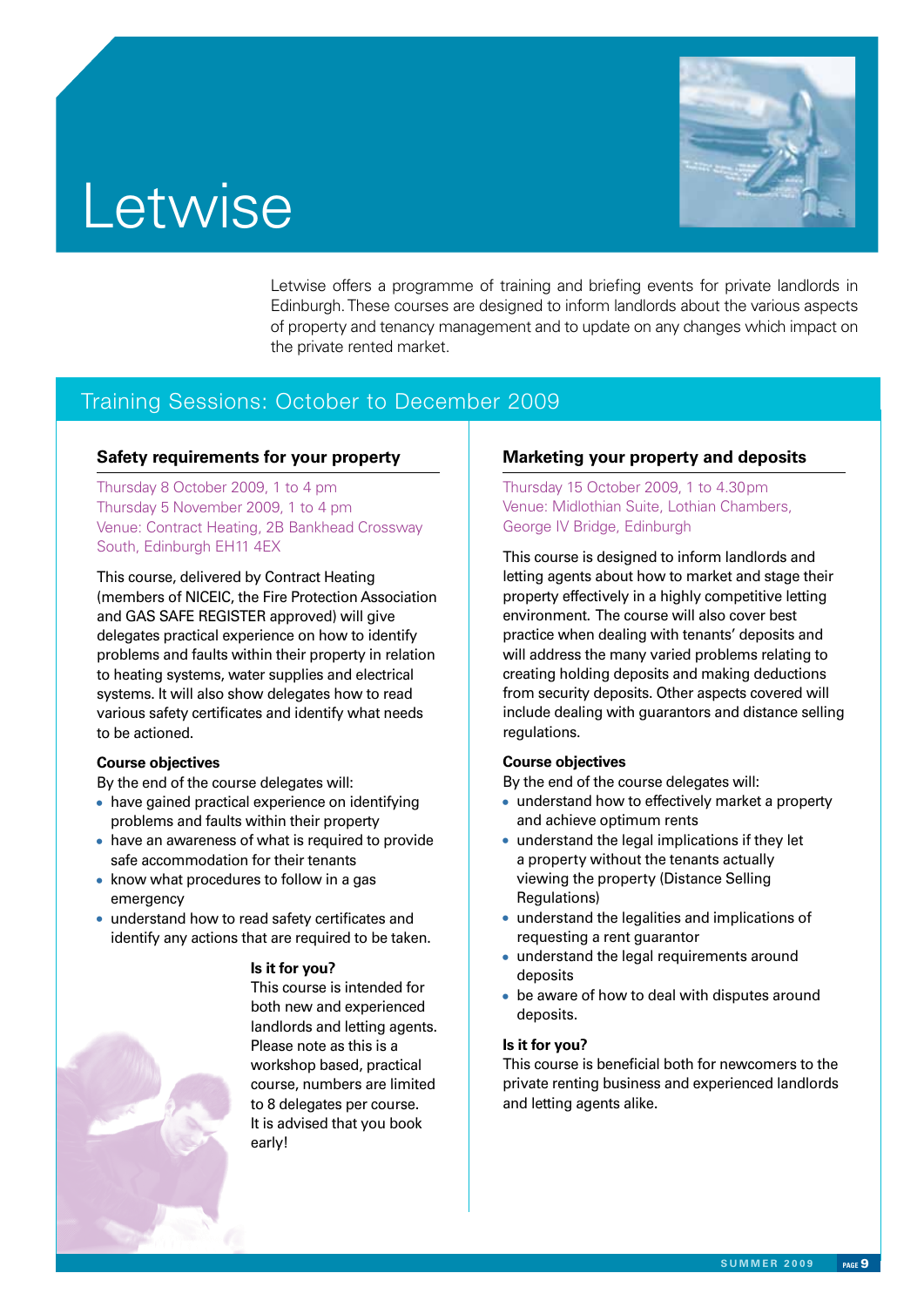#### **Keeping the Peace**

#### Thursday 29 October 2009, 1 to 4 pm Venue: Midlothian Suite, Lothian Chambers, George IV Bridge, Edinburgh

Antisocial behaviour can mean anything from noisy washing machines to loud parties to crime. As a registered private landlord you now have a legal responsibility to deal with complaints about your tenants' behaviour – even if this behaviour does not appear 'antisocial' in the extreme. Failure to deal with your tenants' behaviour can lead to loss of your registered private landlord status which ultimately means you would be unable to let your property.

#### **Course objectives**

This course will:

- explain the different types of behaviour that are defined as 'antisocial'
- explain how, as a private landlord, you have a legal responsibility to deal with your tenants' behaviour
- tell you how the Council can assist and support you in meeting these obligations
- advise you on ways you can try to avoid antisocial behaviour occurring
- advise you on the steps you can take to deal with situations where your tenants' behaviour is causing complaint.

#### **Is it for you?**

This course is an essential for all private landlords and letting agents.

#### **Tenancy Agreements**

#### Tuesday 10 November 2009, 5.45 to 8.30pm Venue: European Room, City Chambers, Edinburgh

This course will identify the key elements for inclusion in tenancy agreements, and suggest good practice issues in establishing assured and short assured tenancies.

#### **Course objectives**

By the end of this course delegates will:

- be aware of the legal requirements and pitfalls in creating assured and short assured tenancies
- be aware of unfair contract terms in leases and how to avoid these
- be aware of the legal rights and obligations of landlords and tenants
- understand what action can be taken against tenants if things go wrong
- be aware of what could be seen as harassment.

#### **Is it for you?**

This course is intended for private landlords and letting agents involved in creating tenancy agreements, whether let to individuals/families or shared occupancy. It is intended to cover assured and short assured tenancies, and is not intended to address resident landlords or protected tenancies.

All of these courses are free of charge. You can book a place by contacting Letwise on 0131 529 7454 or e-mailing: **letwise@edinburgh.gov.uk**

For further information about these courses or future training events, contact our Training and Development Officer, Rachel Fleming on 0131 529 2177 or e-mail: **rachel.fleming@edinburgh.gov.uk**

#### CANCELLATION POLICY

If delegates fail to cancel their place on a course, and subsequently do not attend, their place(s) on future courses for the advertised quarter **may** be cancelled and offered to someone else on the waiting list, in order to maximise capacity and make courses as cost effective as possible. This does not prevent delegates from booking on courses within the next advertised quarter.

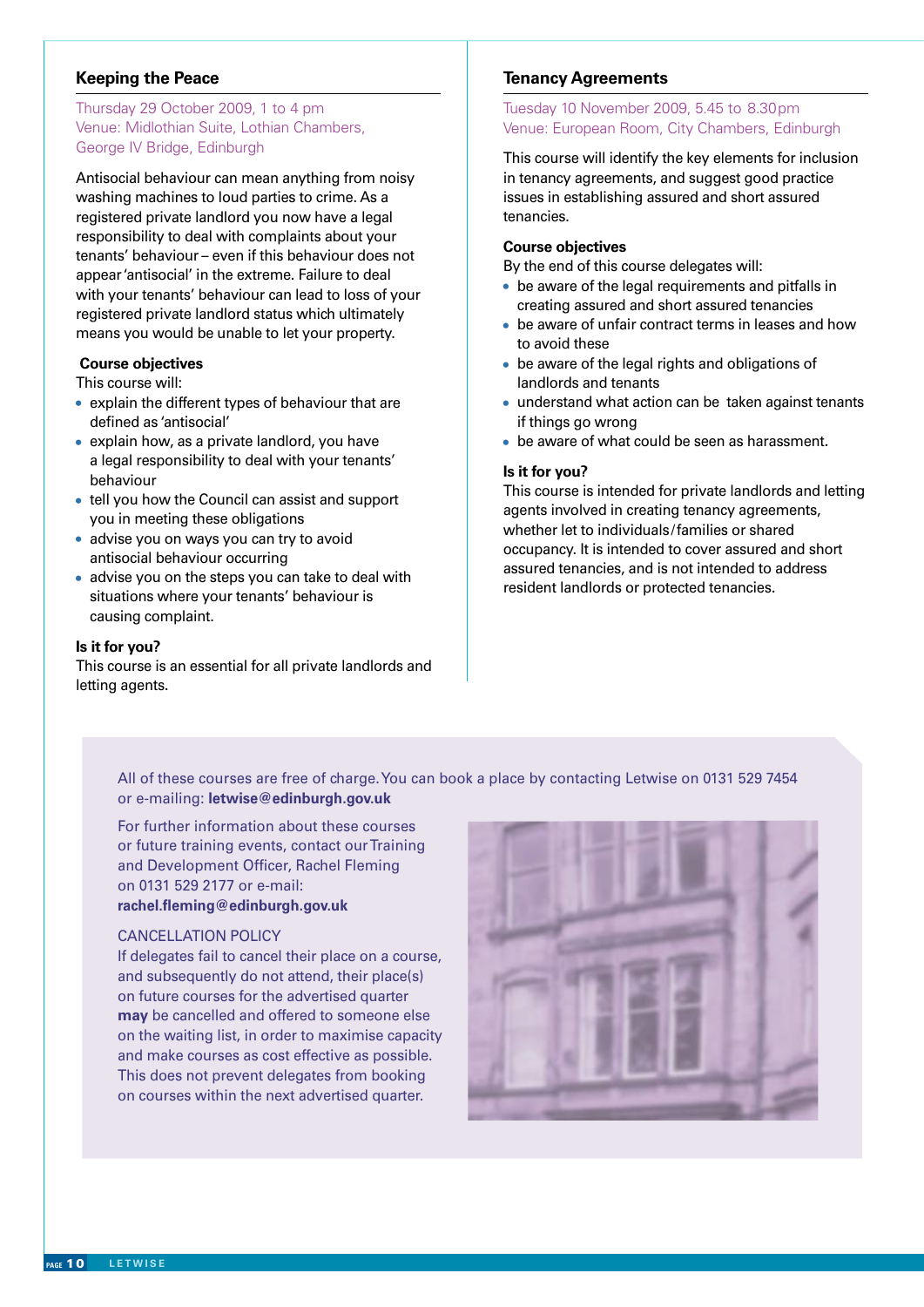#### **Gas Safety Awareness**

#### Thursday 12 November 2009, 5.45 to 9.30pm Venue: European Room, City Chambers, Edinburgh

This course informs participants of their legal duties and responsibilities as a landlord/agent relating to any property which has a gas supply. You will be surprised how much you realise you didn't know. This course is certificated by Corgi Services Ltd.

#### **Course objectives**

By the end of the course delegates will:

- be aware of the role of Gas Safe Register, and the advice and assistance available
- be aware of the requirements on Gas Safe Register fitters
- be aware of the legal requirements and responsibilities on landlords and agents
- be able to understand landlord gas safety certificates
- be aware of what can go wrong and the consequences.

#### **Is it for you**

This course 'should be made a requirement' for anyone who lets property which has a gas supply whether as a landlord or as an agent.

#### **Houses in Multiple Occupation**

#### Tuesday 17 November 2009, 1 to 4 pm Venue: European Room, City Chambers, Edinburgh

This course will provide all the relevant information you need to know about Houses in Multiple Occupation (HMO) legislation, the technical standards and tenancy management requirements that are required by the City of Edinburgh Council, what enforcement action can be taken against a landlord running an unlicensed HMO and what you can expect to happen at a Licensing Committee meeting.

#### **Course objectives:**

By the end of this course you will:

- understand the background to HMO licensing legislation
- be aware of the departmental roles in the Edinburgh HMO licensing scheme
- be informed of the technical standards required by the City of Edinburgh Council
- be aware of tenancy management requirements and how these are implemented
- know what enforcement action can be taken
- know what to expect at a Licensing Committee meeting
- be aware of proposed new legislation due to be implemented in 2010
- be advised on fire safety risk assessments.

#### **Is it for you?**

This course is aimed particularly at those who are new to HMO licensing or who may be considering letting properties as HMOs in the future. However, it may also be beneficial to current HMO landlords and agents.

#### **Recovery of Possession**

#### Tuesday 26 November 2009, 5.45 to 8pm Venue: European Room, City Chambers, Edinburgh

This course will enable delegates to understand the legal requirements and pitfalls in successfully recovering possession of their property under the assured and short assured tenancy regime.

#### **Course objectives**

By the end of the course delegates will:

- understand the mandatory and discretionary grounds for repossession
- understand the legal requirements to successfully regain possession at the end of a lease
- be aware of the notices and procedures required in repossession
- be aware of what can go wrong when seeking possession, and how to avoid these problems
- understand court processes.

#### **Is it for you?**

This course is intended for both new and experienced landlords and letting agents. It is not designed for resident landlords.

#### **The Law of Repairs**

#### Thursday 3 December 2009, 5.45 to 8pm Venue: European Room, City Chambers, Edinburgh

This course will look at the rights and duties landlords and tenants have in cases of disrepair and where these rights and duties come from. The course will also look at some case studies involving applications to the Private Rented Housing Panel and the outcome of the applications.

#### **Course objectives**

By the end of this session delegates will:

- be aware of statutory and common law repairing obligations
- understand the requirements of the Repairing **Standard**
- be aware of how the Private Rented Housing Panel operates
- have an understanding of gas safety, furniture and fire safety regulations, and electrical safety.

#### **Is it for you?**

This course is designed for both new and experienced landlords and letting agents.